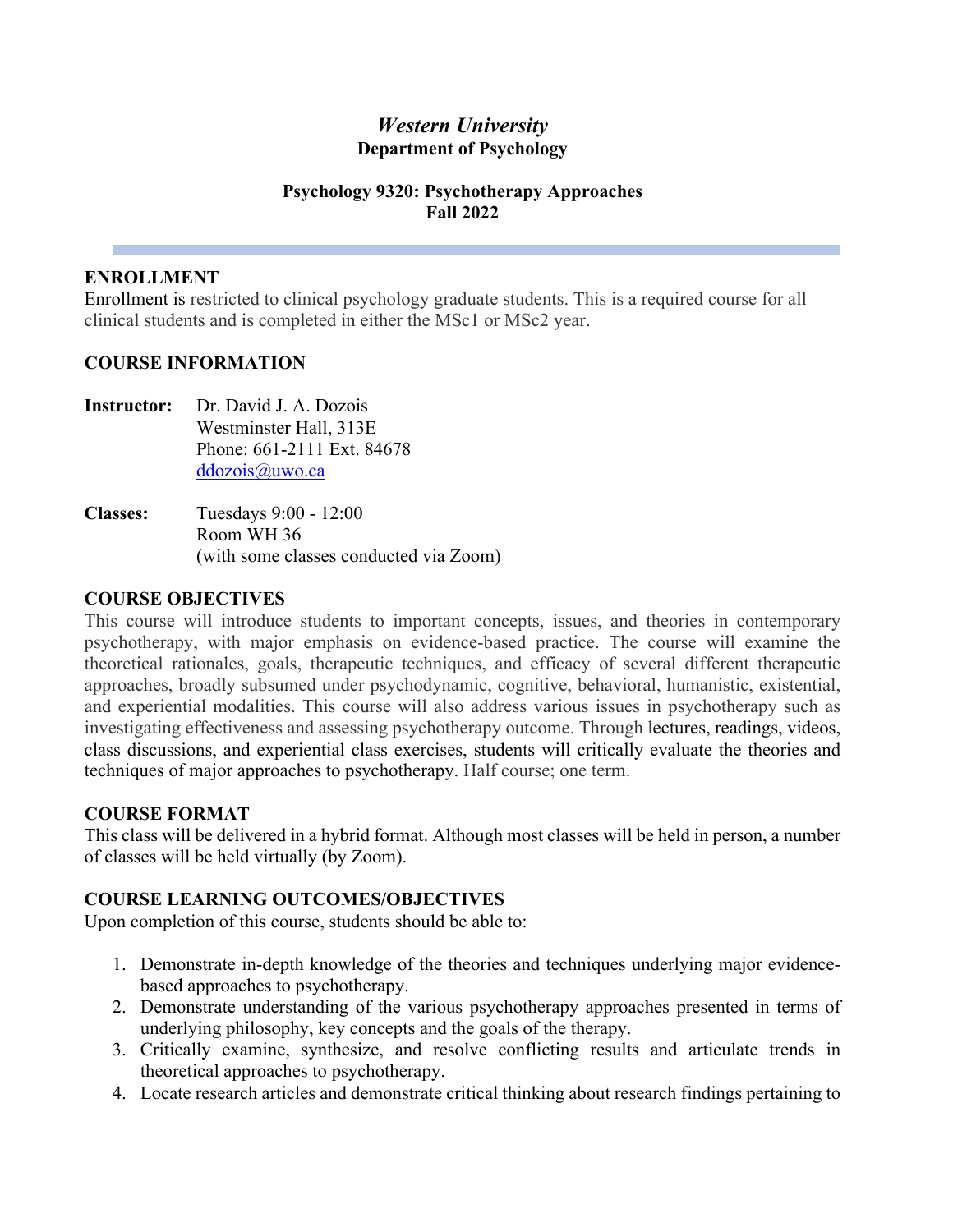theoretical approaches to psychotherapy.

- 5. Express knowledge of theoretical approaches to psychotherapy (and their empirical evidence) in written form.
- 6. Engage in evidence-based dialogue with the course instructor and peers.
- 7. Reflect thoughtfully on different approaches to psychotherapy and how that might impact their future research and clinical work.

# **COURSE MATERIALS**

### **Required Texts:**

Wedding, D., & Corsini, R. J. (Eds.). (2019). *Current Psychotherapies* (11th ed.). Boston, MA: Cencage.

A list of required readings for the course will also be made available to you.

### **Recommended Professional Texts (for future reference)**

- Antony, M. M. & Barlow, D. H. (Eds.). (2020). *Handbook of assessment and treatment planning for psychological disorders* (3rd ed.). New York: Guilford Press.
- Barlow, D. H. (2021). *Clinical handbook of psychological disorders: A step-by-step treatment manual.* (6th ed.). New York: Guilford Press.
- Bennett, R., & Oliver, J. E. (2019). *Acceptance and commitment therapy: 100 key points and techniques*. London: Routledge.
- Beck, A. T., Rush, A. J., Shaw, B. F., & Emery, G. (1979). *Cognitive therapy of depression.* New York: Guilford Press.
- Beck, J. S. (2020). *Cognitive therapy: Basics and beyond* (3rd ed.)*.* New York: Guilford Press.
- Castonguay, L. G., & Beutler, L. E. (Eds.). (2006). *Principles of therapeutic change that work.* New York: Oxford University Press.
- Clark, D. A., & Beck, A. T. (2010). Cognitive therapy of anxiety disorders: Science and practice. New York: Guilford.
- Dobson, D., & Dobson, K. S. (2016). *Evidence-based practice of cognitive-behavioral therapy* (2nd ed)*.* New York: Guilford Press.
- Dobson, K. S., & Dozois, D. J. A. (Eds.). (2019). *Handbook of cognitive-behavioral therapies* (4th ed.). New York: Guilford Press.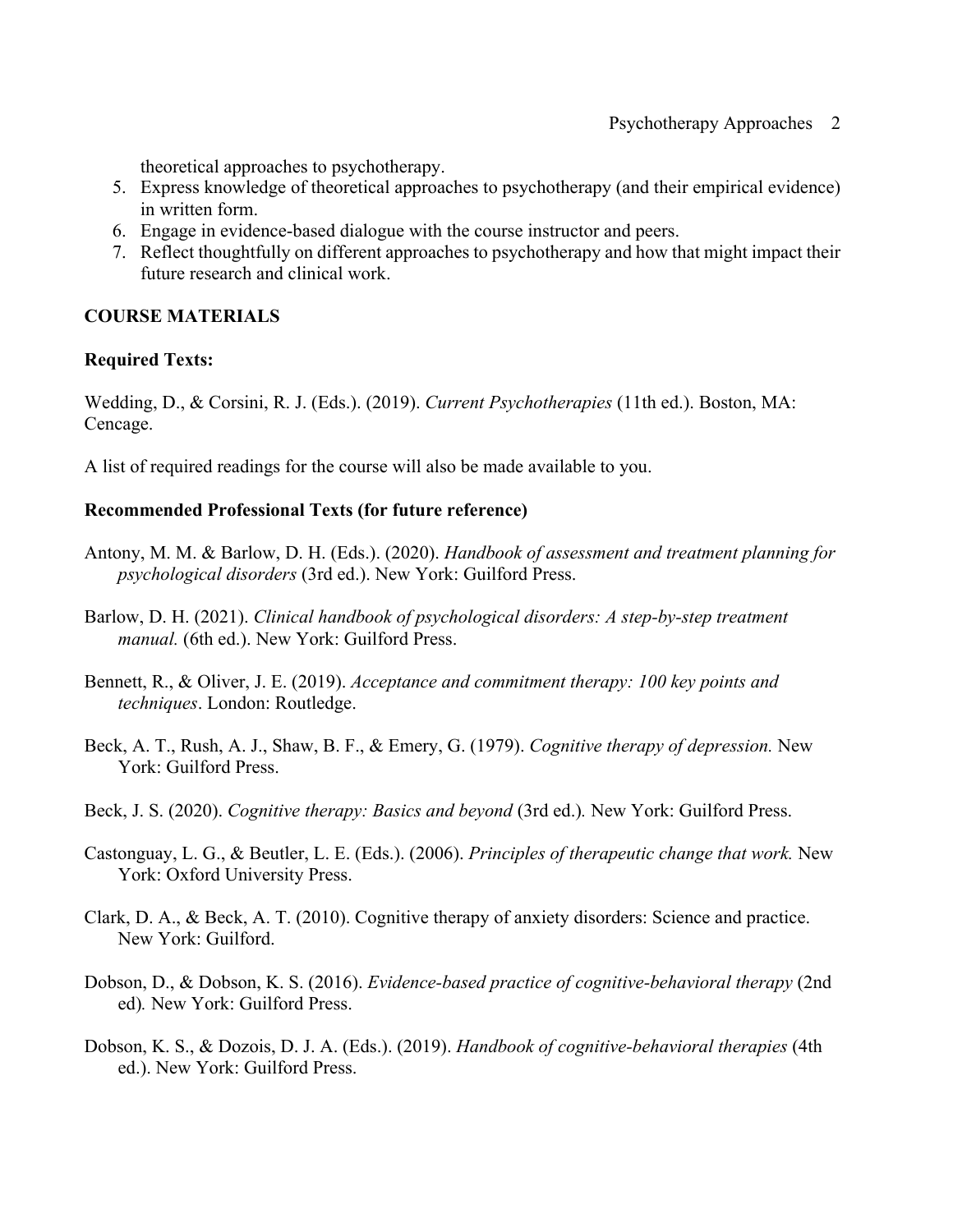#### Psychotherapy Approaches 3

- Dozois, D. J. A. (Ed.). (2014). CBT: General Strategies. Volume 1*.* In S. G. Hofmann (Series Ed.), *The Wiley handbook of cognitive-behavioral therapy*. Oxford: Wiley-Blackwell.
- Feldman, C., & Kuyken, W. (2019). *Mindfulness: Ancient wisdom meets modern psychology*. New York: Guilford Press.
- Greenberg, L. S. (2011). *Emotion-focused therapy*. Washington, DC: American Psychological Association.
- Hayes. S. C., & Lillis, J. (2012). *Acceptance and Commitment Therapy*. Washington, DC: American Psychological Association.
- Klerman, G. L., Weissman, M. M., Rounsaville, B. J., & Chevron, E. S. (1984). *Interpersonal psychotherapy of depression*. New York: Basic Books.
- Barkham, M., Lutz, W., & Castonguay, L. G. (Eds.). (2021). Bergin and Garfield's handbook of psychotherapy and behavior change (7th ed.). New York: Wiley.
- Lemma, A., Target, M., & Fonagy, P. (2011). Brief dynamic interpersonal therapy: A clinician's guide. New York: Oxford University Press.
- Martell, C. R., Dimidian, S., & Herman-Dunn, R. (2010). *Behavioral activation for depression: A clinician's guide.* New York: Guilford Press.
- Nezu, A. M., Nezu, C. M., & D'Zurilla, T. J. (2013). *Problem-solving therapy: A treatment manual.*  New York: Springer.
- Prochaska, J. O., & Norcross, J. C. (2018). *Systems of psychotherapy: A transtheoretical analysis* (9th ed.). Pacific Grove: Brooks/Cole.
- Rief, W. (Ed.). (2014). Specific Disorders. Volume 2*.* In S. G. Hofmann (Series Ed.), *The Wiley handbook of cognitive-behavioral therapy*. Oxford: Wiley-Blackwell.
- Roemer, L., & Orsillo, S. M. (2009). *Mindfulness- and acceptance-based behavioural therapies in practice*. New York: Guilford Press.
- Segal, Z. V., Williams, J. M. G., & Teasdale, J. D. (2013). *Mindfulness-based cognitive therapy for depression* (2nd ed.)*.* New York: Guilford Press.
- Smits, J. A. (Ed.). (2014). Specific Disorders. Volume III*.* In S. G. Hofmann (Series Ed.), *The Wiley handbook of cognitive-behavioral therapy*. Oxford: Wiley-Blackwell.
- Stosahl, K., Robinson, P., & Gustavsson, T. (2012). Brief interventions for radical change: Principles and practice of focused acceptance and commitment therapy. Oakland, CA: New Harbinger.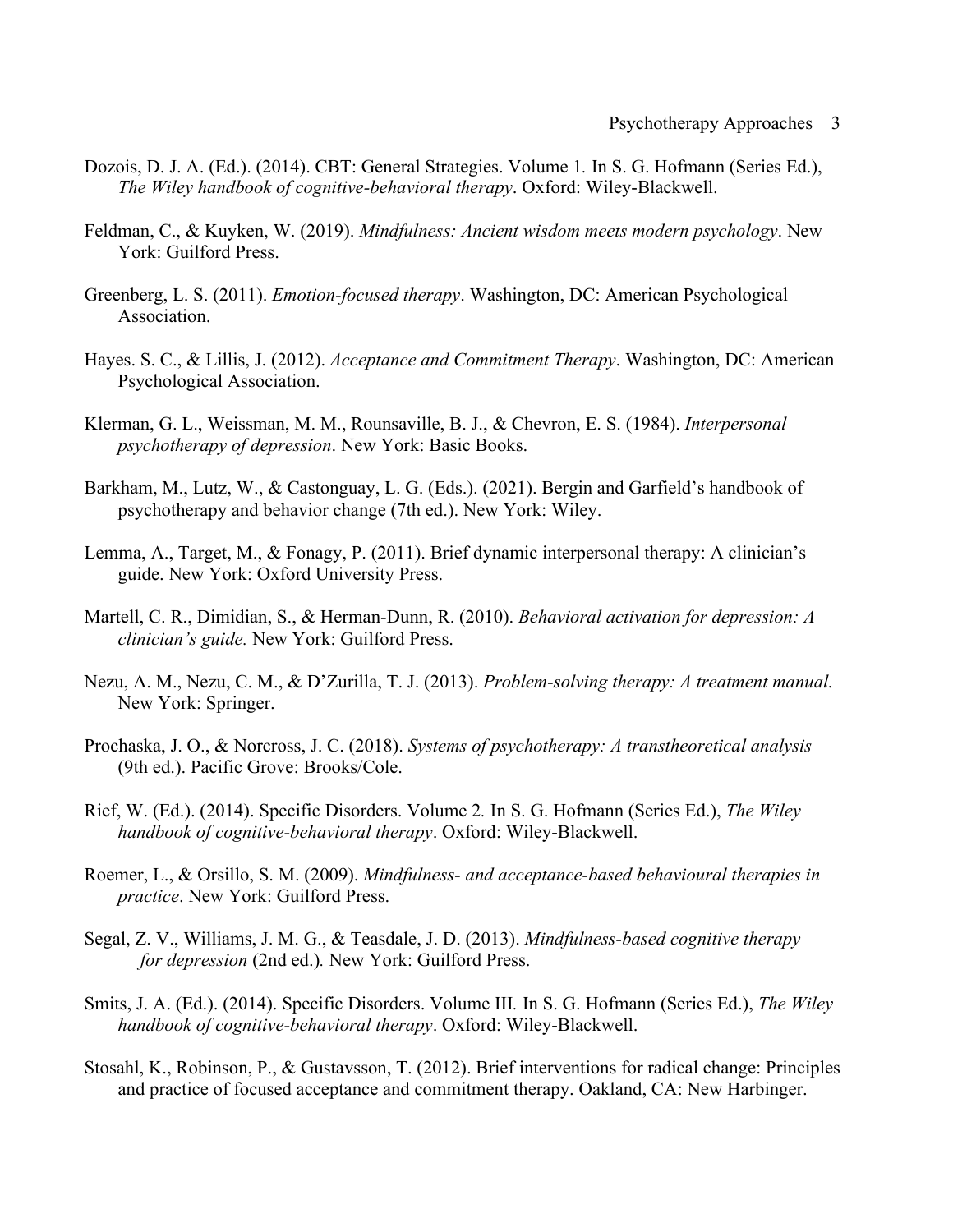### **Other Resources**

### **Journals**

In addition to theory and research in various journals which deal with psychopathology and other behavioral and emotional problems (e.g., *Journal of Clinical Science and Psychopathology*, *Journal of Consulting and Clinical Psychology*, *Psychological Assessment*, *Clinical Psychology Review*), are several journals that specialize in cognitive and behaviour therapy (e.g., *Journal of Behavior Therapy and Experimental Psychiatry*, *Journal of Rational-Emotive and Cognitive-Behavior Therapy*, *Behaviour Research and Therapy*, *Behavior Therapy*, *Behavior Modification*, *Behavioral Assessment*, *Journal of Applied Behavior Analysis*, *Cognitive Therapy and Research*, *Cognitive and Behavioral*, and *International Journal of Cognitive Therapy*. Also available is the *Journal of Psychotherapy Integration*, published by the Society for the Exploration of Psychotherapy Integration and devoted to theoretical and empirical articles on different therapy orientations.

#### **Evidence-Based Practice**

A number of resources related to evidence-based practice can be found at the following website: https://mcgill.ca/psy/evidence-based-practice

#### **Other Psychotherapy Internet Resources**

The Beck Institute: www.beckinstitute.org

The International Association for Cognitive Psychotherapy: https://www.the-iacp.com/

Association for Behavior and Cognitive Therapies (ABCT): https://www.abct.org/Home/

Academy of Cognitive and Behavioral Therapies: www.academyofct.org

Psychotherapy.net: www.psychotherapy.net/home

### **METHODS OF EVALUATION**

In addition to reading and participating in class discussions, demonstrations, and exercises, you will be required to do the following:

#### *1) Term Paper* (45%)

You are to write a term paper of 12-15 pages in length, excluding references. Please conform to APA  $(2020; 7<sup>th</sup> edition) format.$ 

For the paper, there are at least three possible options:

1) *Comparative Treatment Analysis*. Provide a critical comparison of two or more types of treatment for the same disorder. This may or may not be a disorder and/or form of treatment presented in the course, and you can include treatments that do not currently have empirical support. Identify the ways in which the treatments are similar (common factors) and the ways in which they differ, both at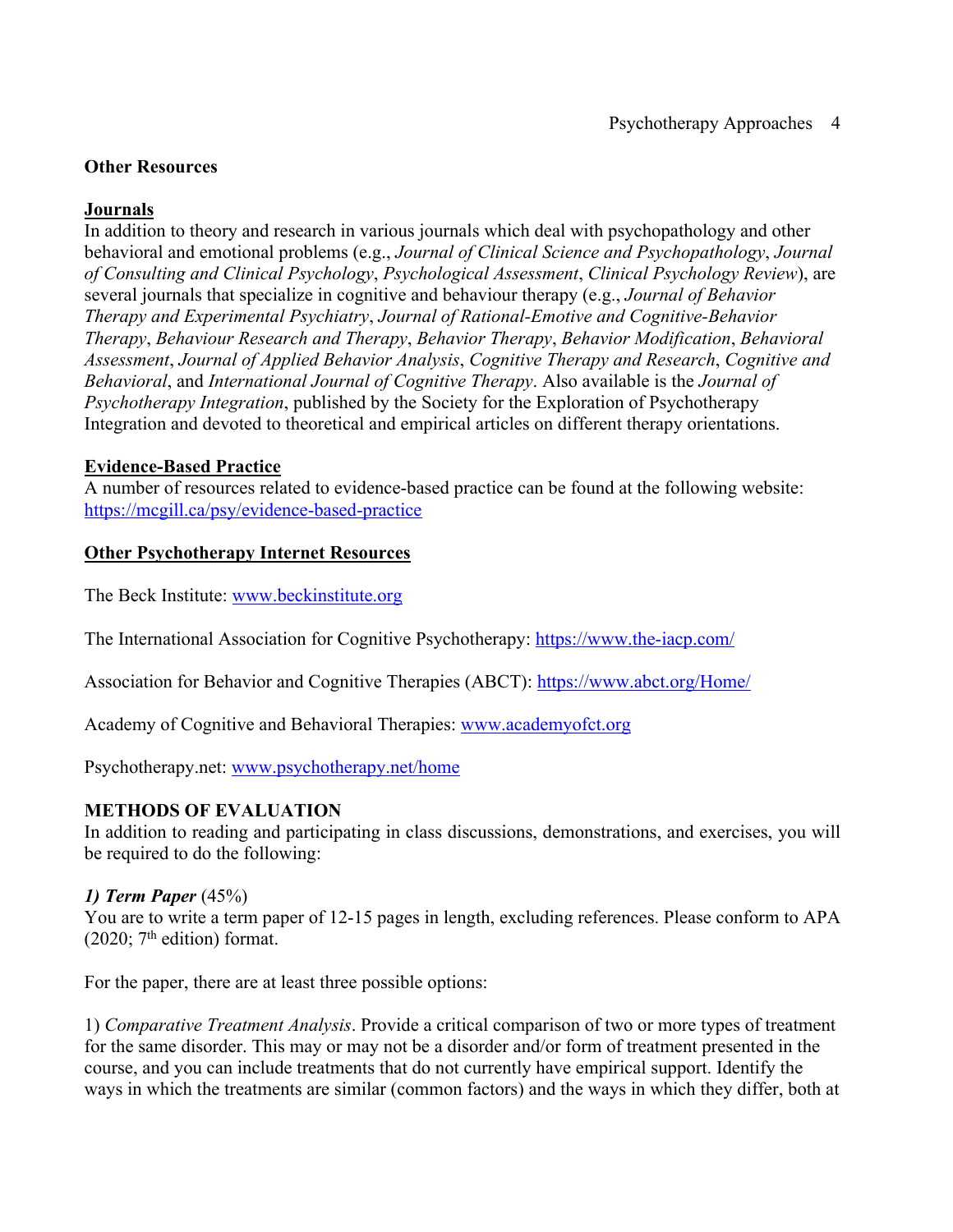a conceptual level and in practice. *Briefly* summarize the research support for the efficacy of each treatment and any relevant psychotherapy process research that illuminates its mode of action.

2) *Review Paper*. Provide an in-depth critical review of the research literature on the efficacy of one specific treatment protocol or approach to a specific disorder. This should follow the format of a *Psychological Bulletin* or *Clinical Psychology Review* article. Again, you need not limit yourself to interventions discussed in the course. The review should address any conceptual and methodological limitations of the existing literature.

3) *Theoretical Paper*. Provide an in-depth analysis of a theoretically-driven topic, drawing on data to support your arguments or points. Example topics include whether or not the results of randomized controlled trials can be generalized to typical clinical settings, whether "common factors" across forms of psychotherapy are more powerful than specific interventions, or whether a credible "psychotherapy placebo" could be developed for clinical research. These are just examples, and I am open to many possible ideas.

The objective of the term paper is to broaden and deepen your knowledge in a particular system of psychotherapy or issue pertinent to its evaluation or use. Essays are due one week after the last day of classes.

### *2) Research Presentation* (25%)

You will be responsible for delivering a presentation (15 minutes, 20 minutes maximum) covering the *research literature* on one of the psychotherapy approaches covered in this class. Your presentation should provide a comprehensive and up-to-date critical review of empirical literature pertaining to the assigned psychotherapeutic approach (e.g., efficacy, effectiveness, mechanisms of change, comparative outcome, efficacy of specific components). Your grade for this assignment will be based on the clarity, organization, and style of presentation; appropriateness and relevance of the research reviewed; depth of understanding of the empirical literature; discussion of the implications and future research directions; and the degree of critical thinking demonstrated. The presentation will take place after the instructor presents on the theory and practice of a specific therapeutic approach. Topic areas and dates of presentations will be assigned at the beginning of the course.

# *3) Thought Papers* (20%)

You will submit 6 thought papers over the course of the semester. Each thought piece will be **maximum** 1 page and **maximum** 500 words. Additional pages and/or words will not be read or graded. On the other hand, shorter pieces are welcome. Each thought piece should discuss a single idea taken from a given week's readings and must be submitted at the beginning of the class in which the material covered is being discussed.

The purpose of the thought pieces is to encourage critical reflection on the course material. Having prepared in advance should also facilitate class discussion. One should take as a starting point a single issue, observation, controversy, reaction, etc., that comes from the readings. There is no specified form or style that must be used, personal pronouns are permissible (even encouraged), and citations are not necessary provided that sources are clear. Personal observations about the link between the material,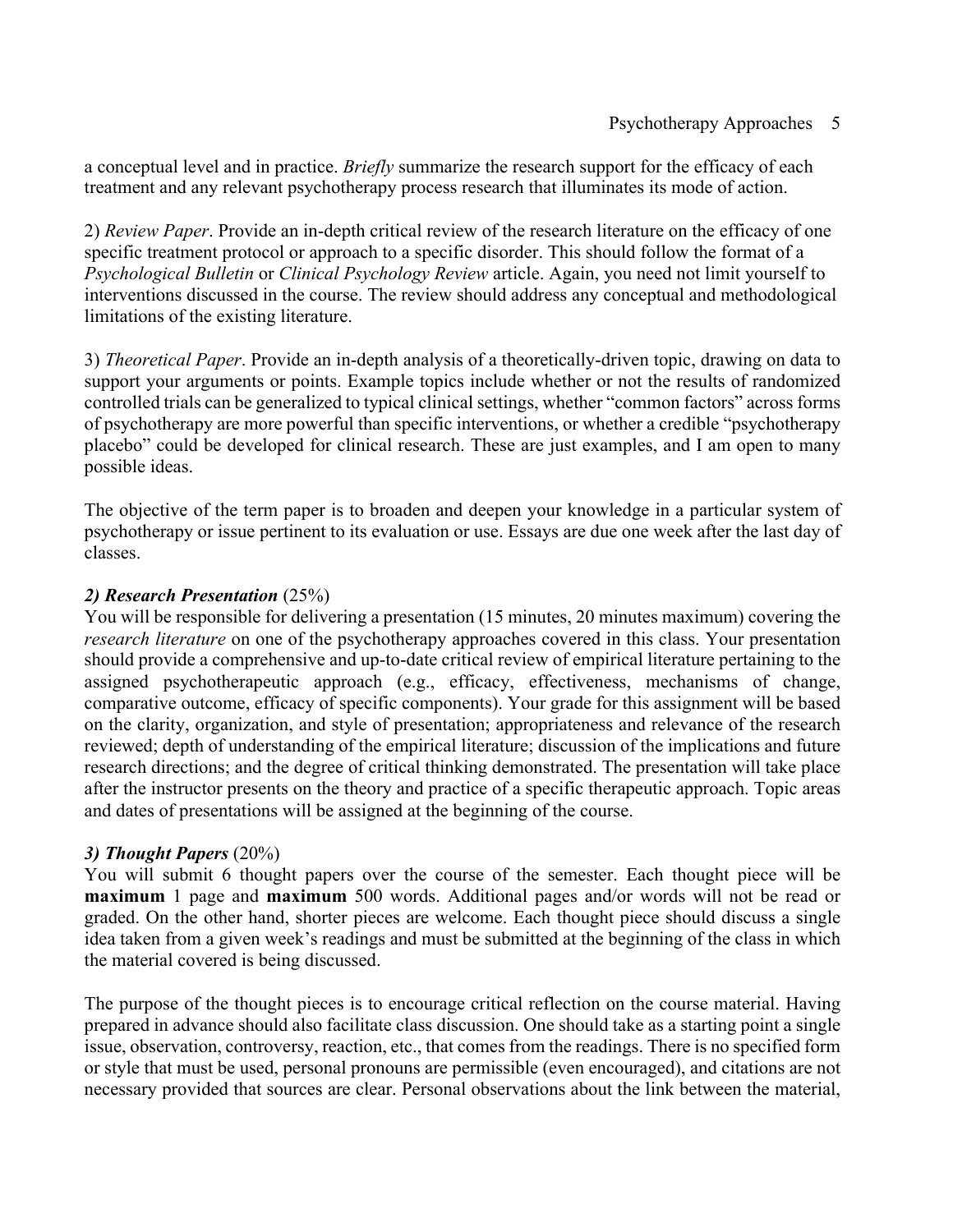one's own presuppositions, emerging clinical experience, and/or development of identity as a clinician are welcome. External sources may be used if they are already familiar to you, but time should *not* be spent consulting additional materials. Although the form of presentation is flexible, submissions should be free of spelling and grammar errors; style will not be graded directly, but good style always helps one to convey ideas more clearly.

Five of the thought papers must stem from one of the topics covered in the class. The sixth thought paper will address the following questions: Which psychotherapeutic approach resonates with you most both in terms of a match with your personality style and the empirical evidence? Which therapeutic approach would you be least likely to use in practice? Why?

# *4) Class participation* (10%)

In addition to the aforementioned requirements, you will also receive a mark for class participation. This mark will be based on your showing up for class, demonstrating that you have read the material consistently and are able to take part in discussion, your involvement in classroom demonstrations, and your input on the films

| <b>Assignment</b>     | Percentage | <b>Due Date</b>                    |
|-----------------------|------------|------------------------------------|
| Term Paper            | 45%        | December 16, 2021 (11:59pm)        |
| Presentation          | 25%        | To be scheduled                    |
| <b>Thought Papers</b> | 20%        | Five to be scheduled $(6th$ due on |
|                       |            | December 13, 2022)                 |
| Class participation   | 10%        | Ongoing                            |

# **TOPICS AND SCHEDULE**

Most classes will be held in person; however, there will be a number of classes held by Zoom. See schedule below:

| <b>Topic</b>                                                                                                                                                          | <b>Date</b>        |
|-----------------------------------------------------------------------------------------------------------------------------------------------------------------------|--------------------|
| Introduction to Systems of Psychotherapy and their Evaluation                                                                                                         | September 13, 2022 |
| Assessment-Treatment Link and Case Conceptualization                                                                                                                  | September 20, 2022 |
| Psychodynamic Therapy (including Brief Dynamic Psychotherapies)                                                                                                       | September 27, 2022 |
| Client-centered Therapy and Existential Psychotherapy                                                                                                                 | October 4, 2022    |
| Experiential Therapies (Gestalt therapy and Emotion-Focused Therapy)<br>Join Zoom Meeting: https://westernuniversity.zoom.us/j/6891724254<br>Meeting ID: 689 172 4254 | October 11, 2022   |
| <b>Behavior Therapy</b>                                                                                                                                               | October 18, 2022   |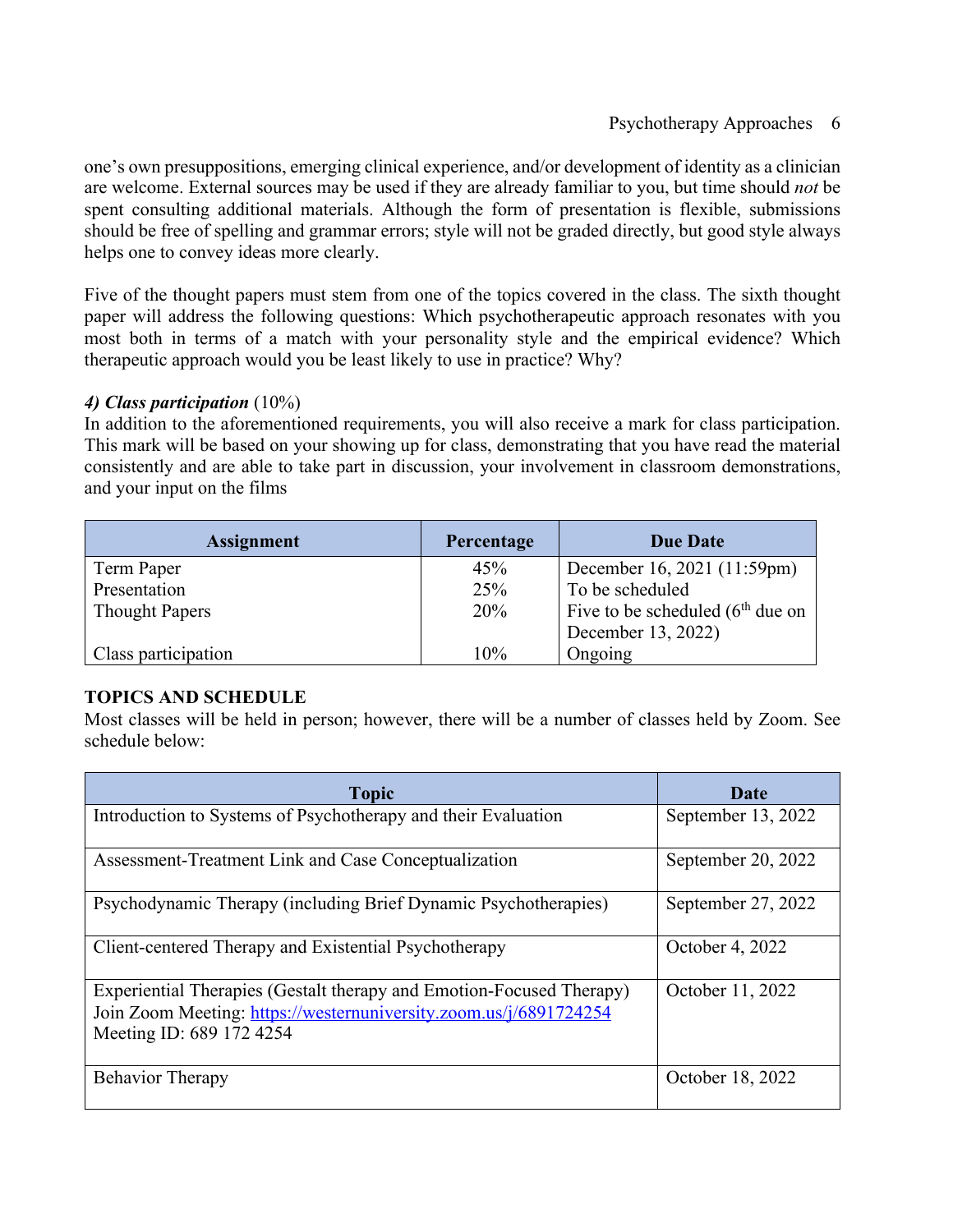### Psychotherapy Approaches 7

| Interpersonal Psychotherapy<br>Join Zoom Meeting: https://westernuniversity.zoom.us/j/6891724254<br>Meeting ID: 689 172 4254       | October 25, 2022  |
|------------------------------------------------------------------------------------------------------------------------------------|-------------------|
|                                                                                                                                    |                   |
| Reading Week – No Class                                                                                                            | November 1, 2022  |
| Cognitive Therapy                                                                                                                  | November 8, 2022  |
| Rational Emotive Behaviour Therapy and other CBTs                                                                                  | November 15, 2022 |
| Join Zoom Meeting: https://westernuniversity.zoom.us/j/6891724254<br>Meeting ID: 689 172 4254                                      |                   |
| Motivational Interviewing                                                                                                          | November 22, 2022 |
| Acceptance and Commitment Therapy<br>Join Zoom Meeting: https://westernuniversity.zoom.us/j/6891724254<br>Meeting ID: 689 172 4254 | November 29, 2022 |
| Mindfulness-Based Cognitive Therapy                                                                                                | December 6, 2021  |
| Psychotherapy Integration<br>Join Zoom Meeting: https://westernuniversity.zoom.us/j/6891724254<br>Meeting ID: 689 172 4254         | December 13, 2021 |

# **The Structure of Class Time**

The structure of our class time will typically be divided into two sections. I will provide a lecture on a particular psychotherapeutic approach lasting 1-1.5 hours. Following this, we will either watch and discuss a film on one of the psychotherapeutic approaches or practice some of the psychotherapy skills that bear on a particular approach.

# **Class Videos**:

A variety of different videos will be shown in class throughout the semester in order to illustrate the application of various therapeutic approaches. These videos are an integral part of the course. When watching the videos, try to keep the following questions in mind:

- 1. What was the therapist trying to accomplish? What were the therapist's goals?
- 2. How was the therapist trying to accomplish the goals (in #1 above)?
- 3. What was the theoretical basis for what the therapist was doing? Do you think the theory was applied skillfully?
- 4. Do you think the therapy was helpful to the person? If so, what about it was helpful? If not, why do you think it wasn't?
- 5. Was the therapy ethical (why or why not)?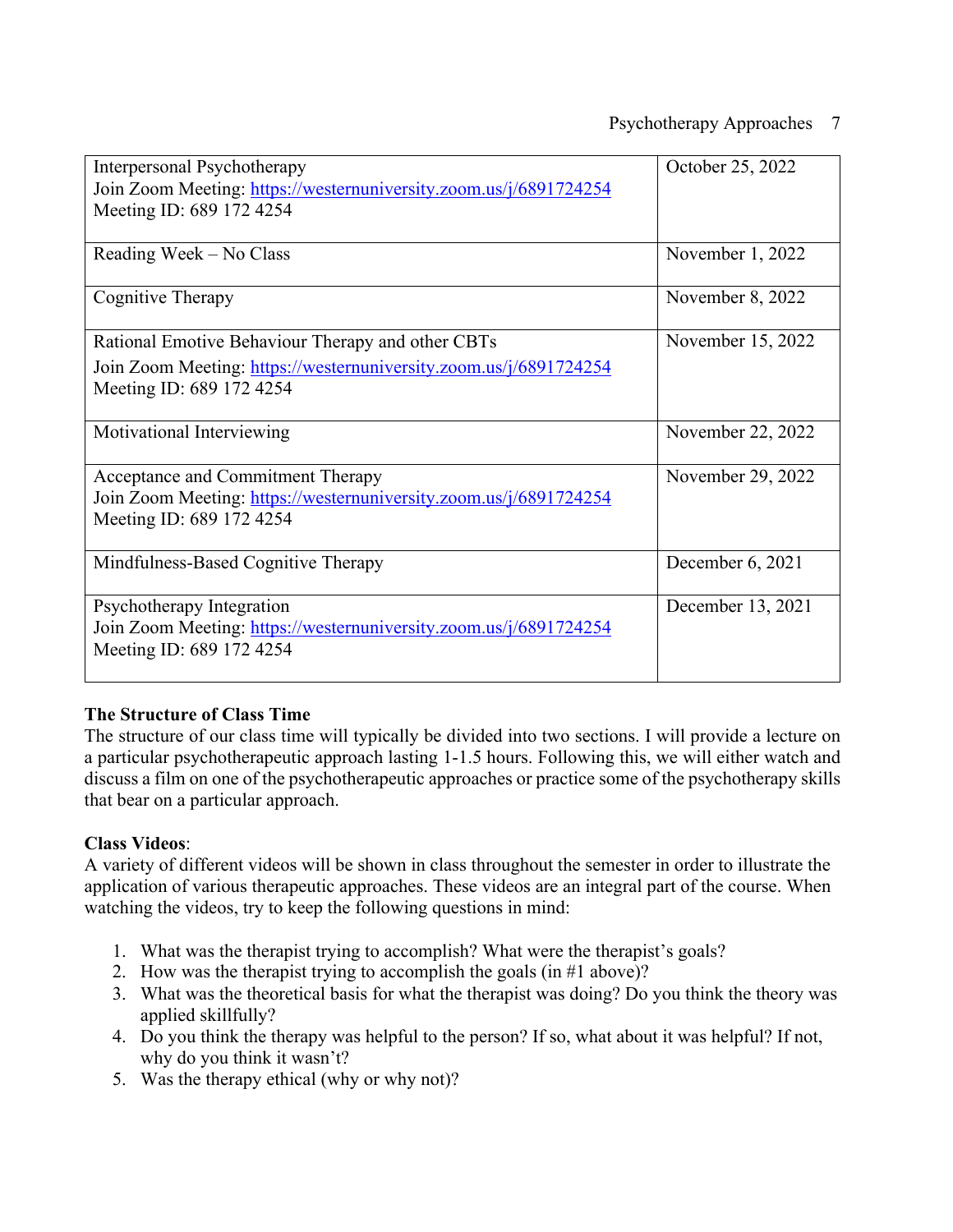6. If you were looking for a therapist, would you consider going to the one in the video (why or why not)?

### **COURSE READINGS**

### **Introduction to Systems of Psychotherapy and their Evaluation**

Dumont, F. (2019). Introduction to 21st-century psychotherapy. In R. J. Corsini & D. Wedding (Eds.), *Current Psychotherapies* (11th ed., pp. 1-19). Boston, MA: Cencage.

Tasca, G. A., Angus, L., Bonli, R., Drapeau, M., Fitzpatrick, M., Hunsley, J., & Knoll, M. (2019). Outcome and progress monitoring in psychotherapy: Report of a Canadian Psychological Association Task Force. *Canadian Psychology, 60*, 165-177.

#### **Assessment-Treatment Link and Case Conceptualization**

Christon, L. M., McLeod, B. D., & Jensen-Doss, A. (2015). Evidence-based assessment meets evidence-based treatment: An approach to science-informed case conceptualization. *Cognitive and Behavioral Practice, 22,* 36-48.

Persons, J. B., Brown, C. L., & Diamond, A. (2019). Case formulation-driven cognitive behaviour therapy. In K. S. Dobson & D. J. A. Dozois (Eds.), *Handbook of cognitive-behavioral therapies* (4th ed., pp. 145-168). New York: Guilford Press.

### **Psychodynamic Therapy (including Brief Dynamic Psychotherapies)**

Safran, J. D., Kriss, A., & Foley, V. K. (2019). Psychodynamic psychotherapies. In R. J. Corsini & D. Wedding (Eds.), *Current Psychotherapies* (11th ed., pp. 21-57). Boston, MA: Cencage.

Steinert, C., Munder, T., Rabung, S., Hoyer, J., & Leichsenring, F. (2017). Psychodynamic therapy: As efficacious as other empirically supported treatments? A meta-analysis testing equivalence of outcomes. *American Journal of Psychiatry, 174,* 943-953.

### **Client-centered Therapy and Existential Psychotherapy**

Raskin, N. J., Rogers, C. R., & Witty, M. C. (2019). Client-centered therapy. In R. J. Corsini & D. Wedding (Eds.), *Current Psychotherapies* (11th ed., pp. 101-156). Boston, MA: Cencage.

Yalom, I. D., & Josselson, R. (2019). Existential psychotherapy. In R. J. Corsini & D. Wedding (Eds.), *Current Psychotherapies* (11th ed., pp. 273-308). Boston, MA: Cencage.

### **Experiential Therapies (Gestalt therapy and Emotion-Focused Therapy)**

Greenberg, L. S., & Goldman, R. N. (2019). Theory of practice of emotion-focused therapy. In L. S.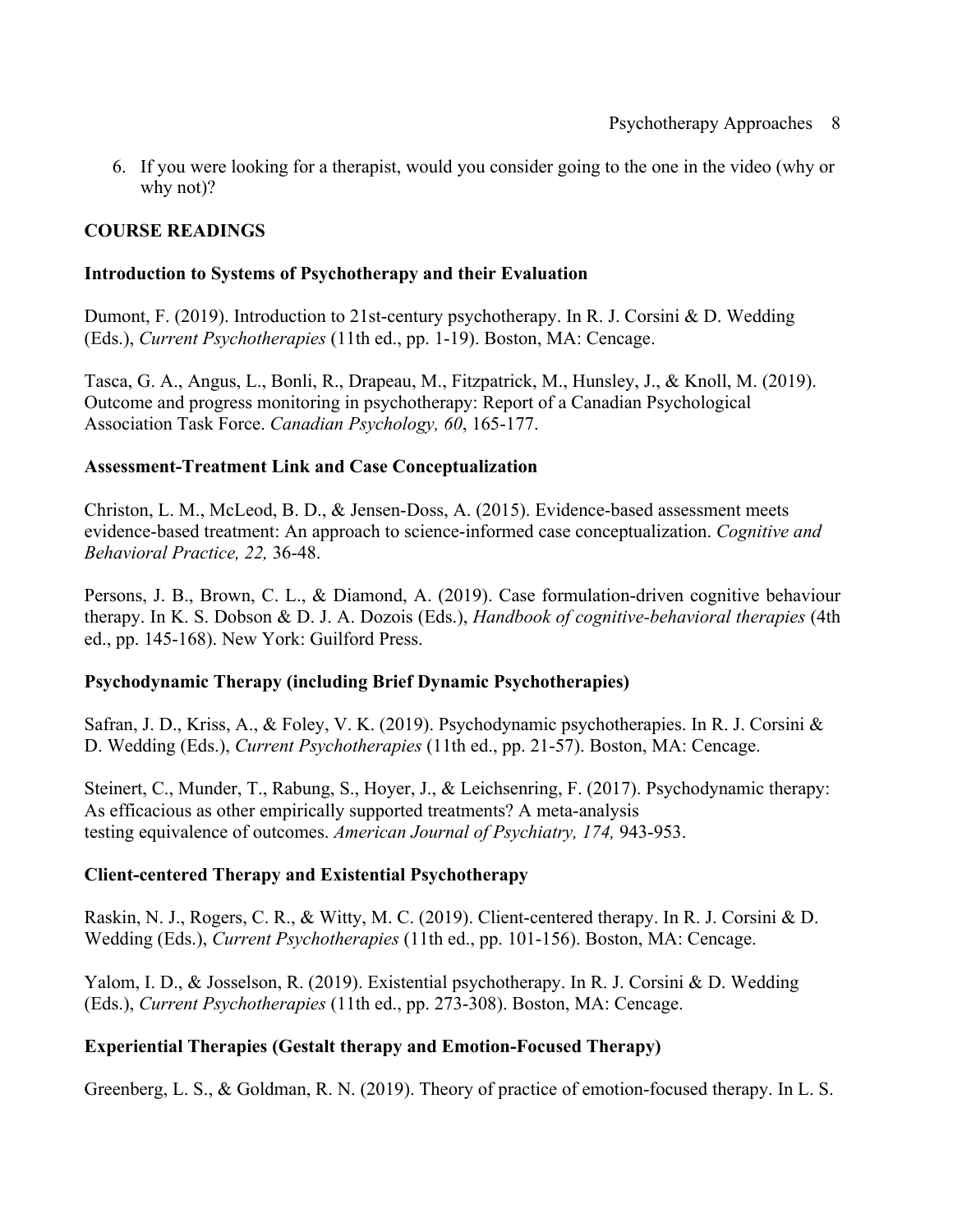Greenberg & R. N. Goldman (Eds.), *Clinical handbook of emotion-focused therapy* (pp. 61–89). American Psychological Association.

Yontef, G., Jacobs, L., & Bowman, C. (2019). Gestalt therapy. In R. J. Corsini & D. Wedding (Eds.), *Current Psychotherapies* (11th ed., pp. 309-348). Boston, MA: Cencage.

# **Behavior Therapy**

Antony, M. M. (2019). Behavior therapy. In R. J. Corsini & D. Wedding (Eds.), *Current Psychotherapies* (11th ed., pp. 199-236). Boston, MA: Cencage.

Forbes, C. N. (2020). New directions in behavioral activation: Using findings from basic science and translational neuroscience to inform the exploration of potential mechanisms of change. *Clinical Psychology Review, 79. https://doi.org/10.1016/j.cpr.2020.101860*

Weisman, J. S., & Rodebaugh, T. L. (2018). Exposure therapy augmentation: A review and extension of techniques informed by an inhibitory learning approach. *Clinical Psychology Review, 59,* 41-51.

### **Interpersonal Psychotherapy**

Verdeli, H., & Weissman, M. M. (2019). Interpersonal psychotherapy. In R. J. Corsini & D. Wedding (Eds.), *Current Psychotherapies* (11th ed., pp. 349-390). Boston, MA: Cencage.

Bernecker, S. L., Coyne, A. E., Constantino, M. J., & Ravitz, P. (2017). For whom does interpersonal psychotherapy work? A systematic review. *Clinical Psychology Review, 56*, 82-93.

# **Cognitive Therapy**

Beck, A. T., & Dozois, D. J. A. (2014). Cognitive theory and therapy: Past, present and future. In S. Bloch, S. A. Green, & J. Holmes (Eds.), *Psychiatry – past, present and prospect* (pp. 366-382). Oxford, England: Oxford University Press.

Beck, A. T., & Weishaar, M. E. (2019). Cognitive therapy. In R. J. Corsini & D. Wedding (Eds.), *Current Psychotherapies* (11th ed., pp. 237-272). Boston, MA: Cencage.

# **Rational Emotive Behaviour Therapy (and other CBTs)**

Dozois, D. J. A., Dobson, K. S., & Rnic, K. (2019). Historical and philosophical bases of the cognitivebehavioral therapies. In K. S. Dobson & D. J. A. Dozois (Eds.), *Handbook of cognitive-behavioral therapies* (4th ed., 1-31). New York: Guilford Press.

Ellis, A., & Ellis, D. J. (2019). Rational emotive behavior therapy. In R. J. Corsini & D. Wedding (Eds.), *Current Psychotherapies* (11th ed., pp. 157-1-98). Boston, MA: Cencage.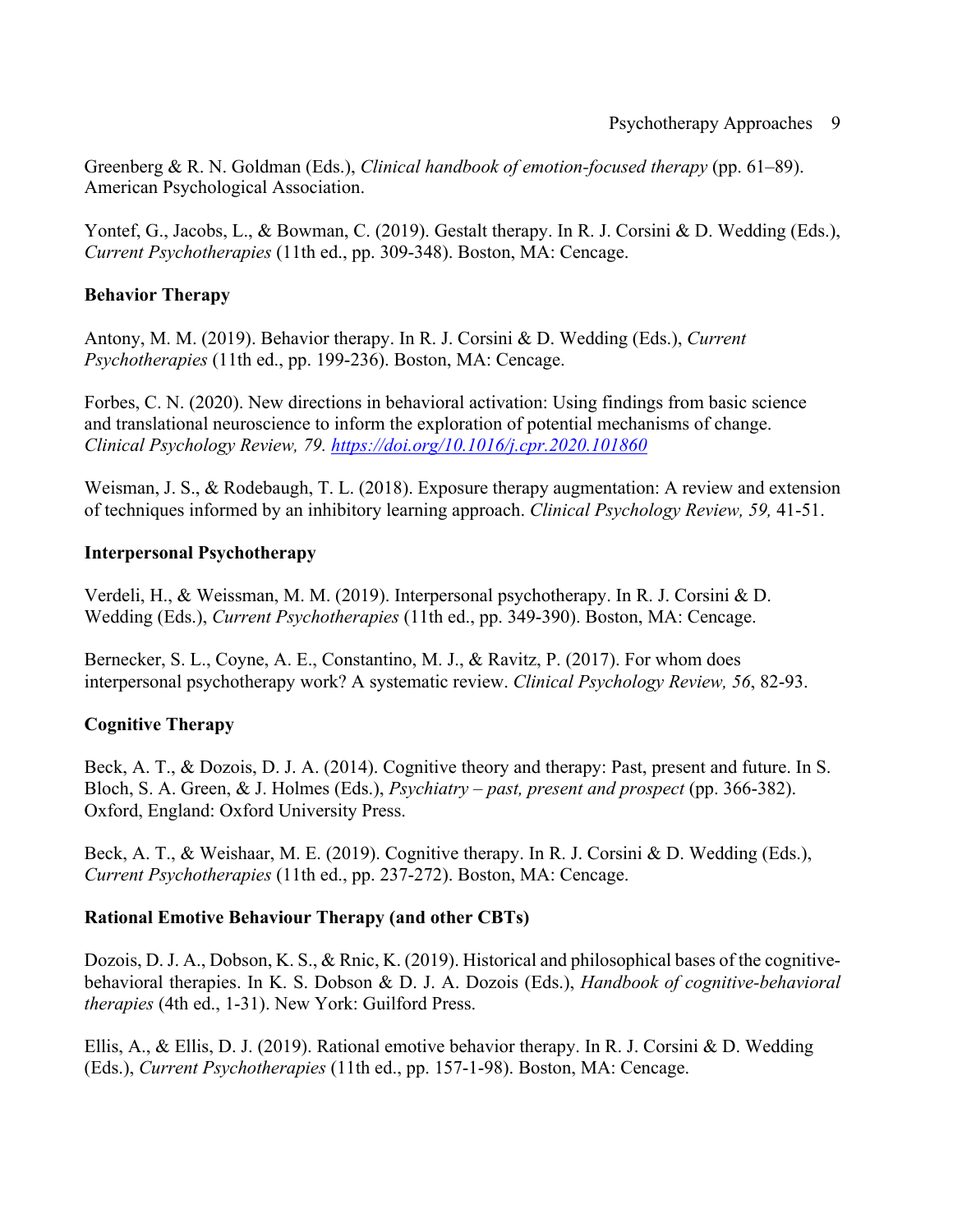#### **Motivational Interviewing**

Miller, W. R., & Rollnick, S. (2013). *Motivational interviewing: Helping people change* (3rd ed.). New York: Guilford.

- Chapter 2: The spirit of motivational interviewing (pp. 14-24).
- Chapter 3: The method of motivational interviewing (pp. 25-36).

Westra, H. A. (2014). Using motivational interviewing to manage resistance. In D. J. A. Dozois (Ed.), CBT: General Strategies. Volume 1*.* In S. G. Hofmann (Series Ed.), *The Wiley handbook of cognitivebehavioral therapy* (pp. 331-352). Oxford: Wiley-Blackwell.

#### **Acceptance and Commitment Therapy**

Krafft, J. E., Butcher, G. M., Levin, M. E., & Twohig, M. P. (2020). Acceptance and Commitment Therapy. In I. Ivtzan (Ed.), *Handbook of mindfulness-based programmes* (pp. 7–17). London, UK: Routledge.

Herbert, J. D., & Forman, E. M. (2014). Mindfulness and acceptance techniques. In D. J. A. Dozois (Ed.), CBT: General Strategies. Volume 1*.* In S. G. Hofmann (Series Ed.), *The Wiley handbook of cognitive-behavioral therapy* (pp. 131-156). Oxford: Wiley-Blackwell.

### **Mindfulness-Based Cognitive Therapy**

Alsubaie, M., Abbott, R., Dunn, B., Dickens, C., Keil, T. F., et al. (2017). Mechanisms of action in mindfulness-based cognitive therapy (MBCT) and mindfulness-based stress reduction (MBSR) in people with physical and/or psychological conditions: A systematic review. *Clinical Psychology Review, 55*, 74-91.

Fruzzetti, A. E., McLean, C., & Erikson, K. M. (2019). Mindfulness and acceptance interventions. In K. S. Dobson & D. J. A. Dozois (Eds.), *Handbook of cognitive-behavioral therapies* (4th ed., 271- 296). New York: Guilford Press.

### **Psychotherapy Integration**

Norcross, J. C., & Beutler, L. E. (2019). Integrative psychotherapies. In R. J. Corsini & D. Wedding (Eds.), *Current Psychotherapies* (11th ed., pp. 527-560). Boston, MA: Cencage.

Norcross, J. C., & Beutler, L. E., & Goldfried, M. R. (2019). Cognitive-behavioral therapy and psychotherapy integration. In K. S. Dobson & D. J. A. Dozois (Eds.), *Handbook of cognitivebehavioral therapies* (4th ed., 318-345). New York: Guilford Press.